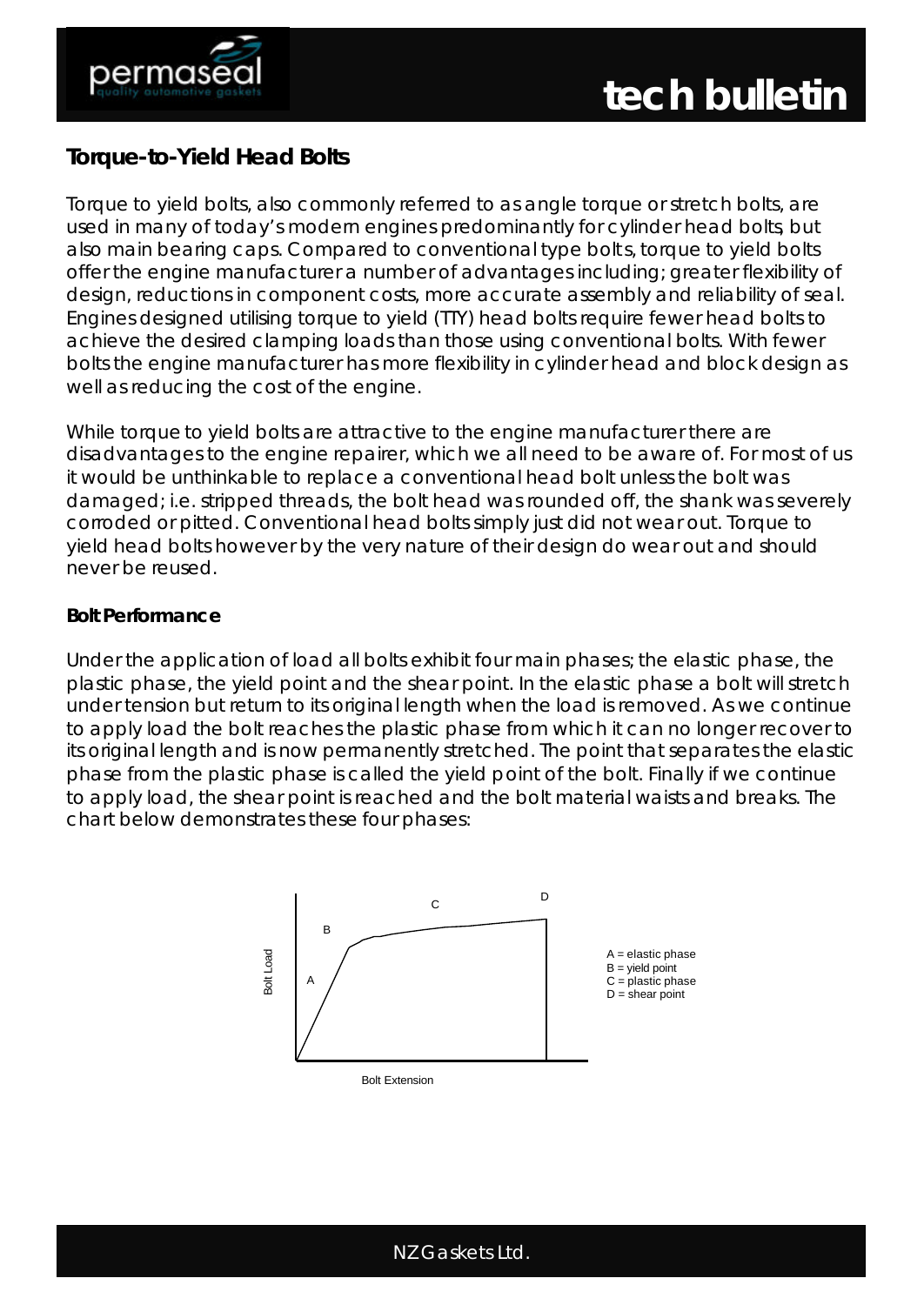



#### **Conventional Bolts**

Conventional head bolts are tightened in a series of stages and in sequence to a predetermined torque setting. Given any set of bolts each will be tightened to a slightly different loading as the torque wrench simply clicks off when the set resistance level is reached. The applied tension is well within the elastic phase of the bolt; i.e. the bolt stretches under load and then returns to its original length when loosened. No allowances are made for variances, such higher resistance due to friction or thread damage, in the applied load of individual bolts within the engine set.

These variances and inaccuracies are well known by engine designers. The following two graphs show that when tightening a conventional bolt using a torque wrench only 10 or 15% of the tightening force produces tension in the bolt. The remaining 85 to 90% of the tightening force is lost to friction.



It should also be noted that these figures are based on assembly with clean threads with a light application of oil applied to the threads and the bearing surfaces of the bolt head. Dirty or damaged bolt threads can absorb enough of the total tightening force to result in a very low and insufficient clamping load being applied.

#### **Torque-to-Yield Head Bolts**

Torque to yield head bolts are also tightened in a series of stages and in sequence however, they are not tightened to a predetermined torque, they are tightened through a series of specified angles. This data is provided by the engine manufacturer and should always be adhered to. While the first step in the tightening process is normally stated as a torque figure, it is done only to provide a uniform baseline from which the true load is then applied. This is commonly referred to as a pre-load or snug torque. A typical tightening specification would look as follows:

- i. uniformly tighten in sequence in several passes to 78Nm
- ii. tighten in sequence 90°
- iii. tighten in sequence a further 90°

NZ Gaskets Ltd.